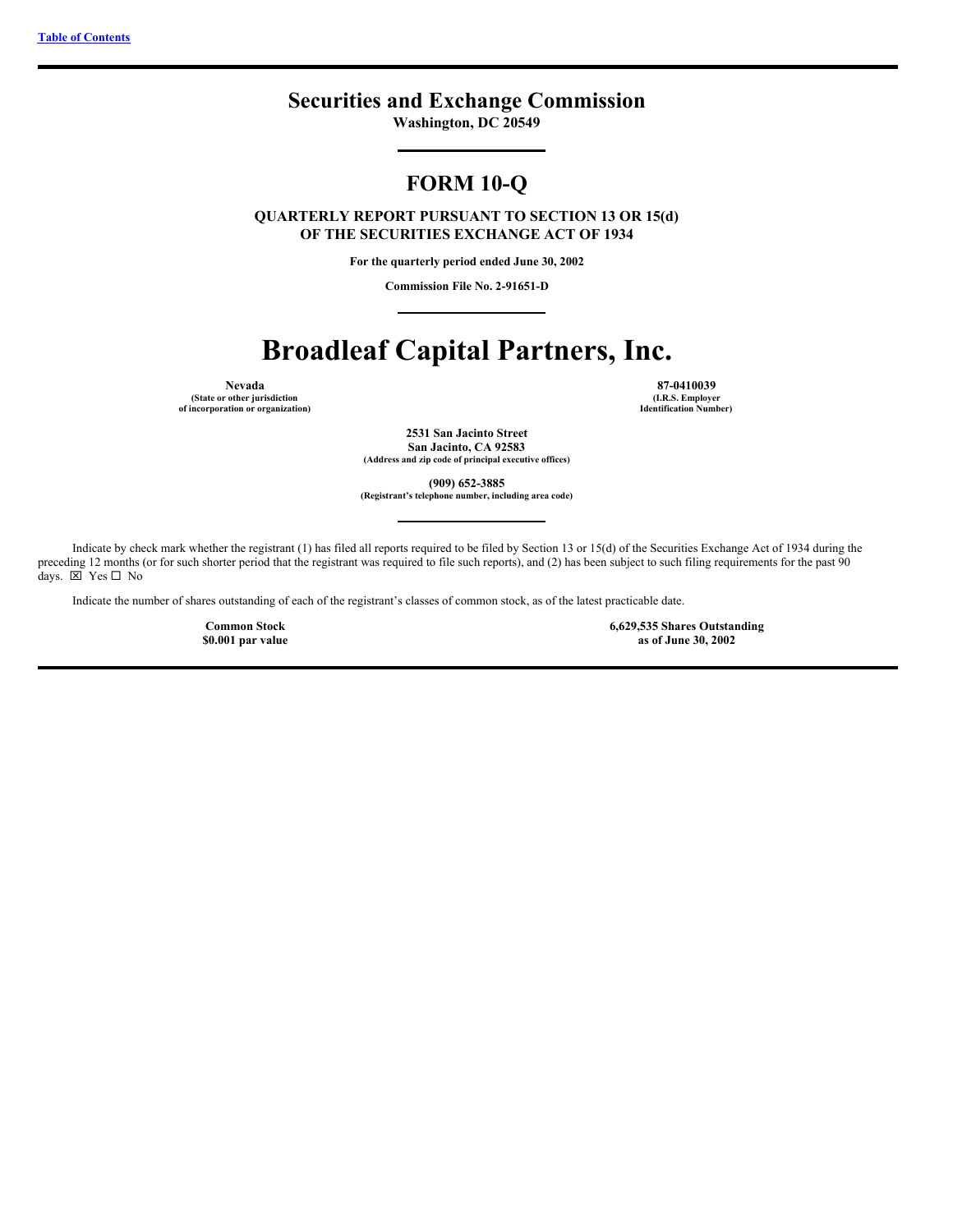**Table of [Contents](#page-1-0)**

**BROADLEAF CAPITAL PARTNERS, INC. AND SUBSIDIARIES (Formerly Peacock Financial Corporation)**

## **REPORT ON FORM 10-Q**

## **QUARTER ENDED JUNE 30, 2002**

## <span id="page-1-0"></span>**TABLE OF CONTENTS**

**Page Number**

| PART I.  | FINANCIAL INFORMATION                                                                            |         |
|----------|--------------------------------------------------------------------------------------------------|---------|
| ITEM 1.  | FINANCIAL STATEMENTS (UNAUDITED)                                                                 |         |
|          | CONSOLIDATED BALANCE SHEETS AS OF JUNE 30, 2002, AND DECEMBER 31, 2001                           | 3 & 4   |
|          | <b>SCHEDULE OF INVESTMENTS</b>                                                                   | 5 & 6   |
|          | <b>CONSOLIDATED STATEMENTS OF OPERATIONS FOR THREE MONTHS ENDED JUNE 30, 2002</b>                |         |
|          | CONSOLIDATED STATEMENTS OF CASH FLOWS FOR THE THREE MONTHS ENDED JUNE 30, 2002 AND JUNE 30, 2001 | 8 & 9   |
|          | NOTES TO CONSOLIDATED FINANCIAL STATEMENTS                                                       | 10      |
| ITEM 2.  | MANAGEMENT DISCUSSION AND ANALYSIS OF FINANCIAL CONDITION AND RESULTS OF OPERATION               | 12      |
| PART II. | OTHER INFORMATION AND SIGNATURES                                                                 | 13 & 14 |
|          |                                                                                                  |         |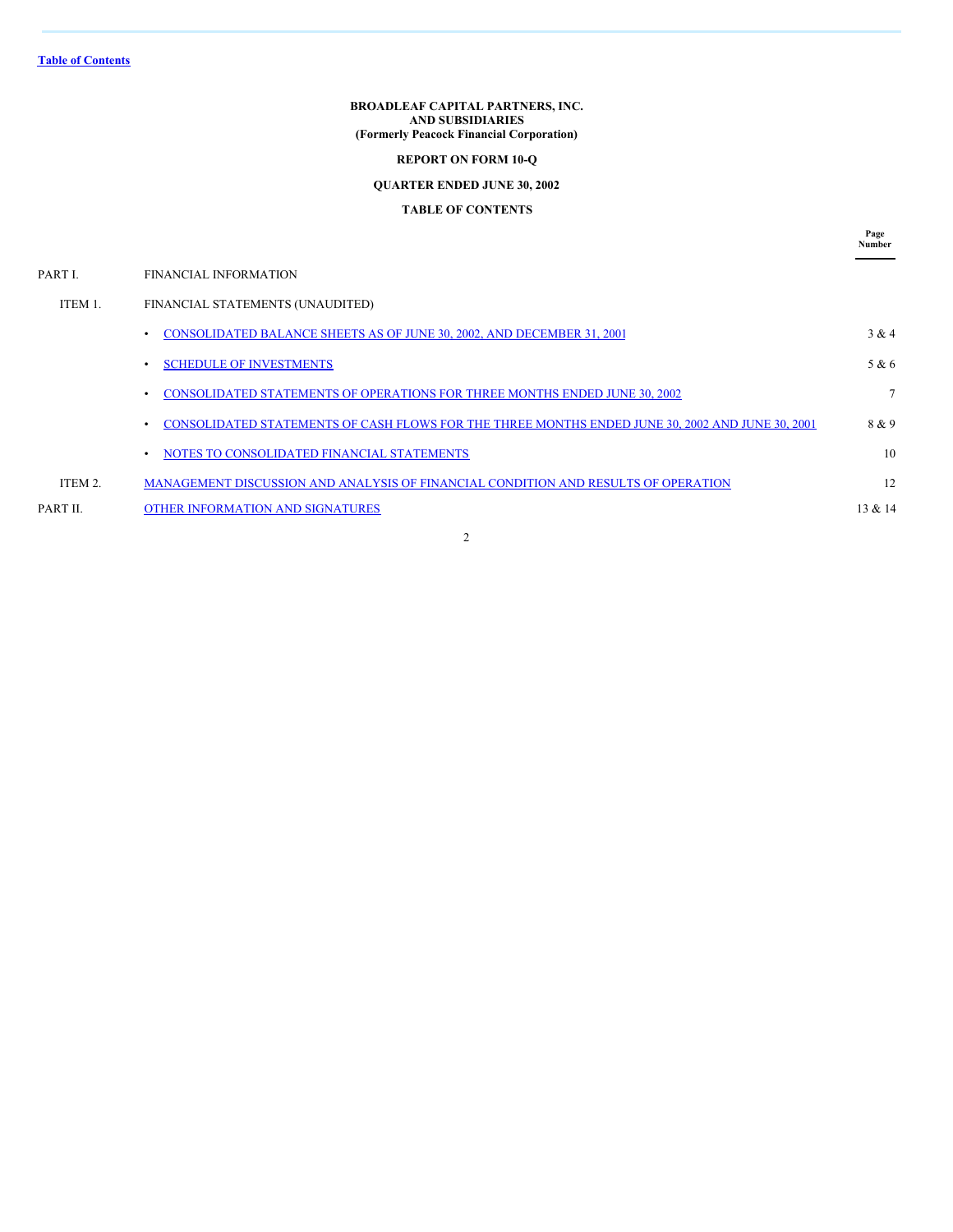#### <span id="page-2-0"></span>**CONSOLIDATED BALANCE SHEETS June 30, 2002 and December 31, 2001**

|                                     | <b>June 30,</b><br>2002 | December 31,<br>2001 |
|-------------------------------------|-------------------------|----------------------|
| <b>ASSETS</b>                       | (Unaudited)             |                      |
| <b>CURRENT ASSETS</b>               |                         |                      |
| Cash and cash equivalents           | $\mathbf{s}$<br>520     | $\mathbb{S}$<br>764  |
| Accounts receivable, net            | -                       | 24,855               |
| Notes receivable, net               | 5,436                   |                      |
|                                     |                         |                      |
| <b>Total Current Assets</b>         | 5,956                   | 25,619               |
|                                     |                         |                      |
| <b>FIXED ASSETS, NET</b>            | 81,104                  | 98,384               |
|                                     |                         |                      |
| <b>OTHER ASSETS</b>                 |                         |                      |
| Investments in limited partnerships | 991,985                 | 1,038,856            |
| Other assets                        | 890                     | 1,059                |
|                                     |                         |                      |
| <b>Total Other Assets</b>           | 992,875                 | 1,039,915            |
|                                     |                         |                      |
| <b>TOTAL ASSETS</b>                 | \$1,079,935             | \$1,163,918          |
|                                     |                         |                      |

The accompanying notes are an integral part of these consolidated financial statements.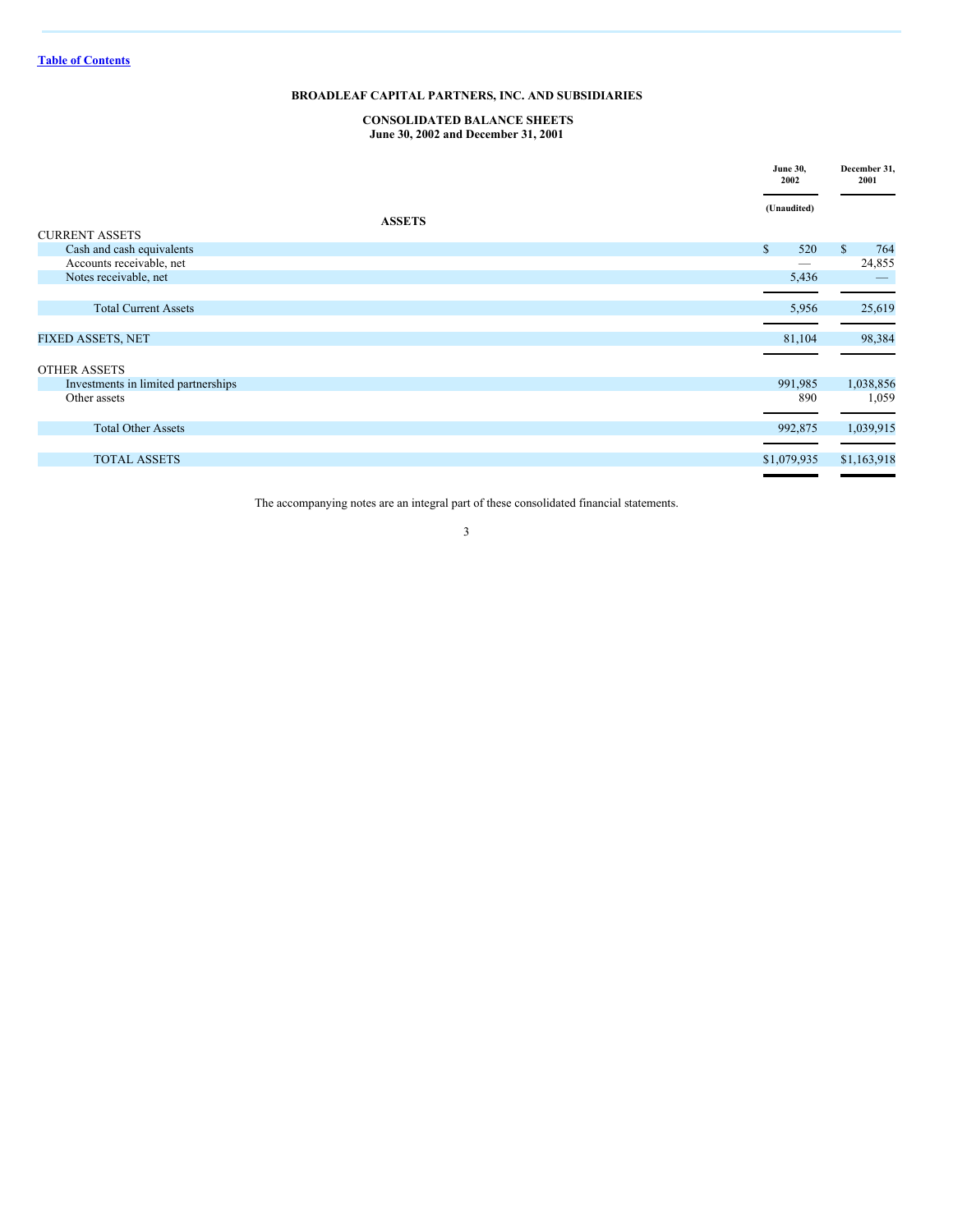## **CONSOLIDATED BALANCE SHEETS (Continued) June 30, 2002 and December 31, 2001**

|                                                                                                                                          | <b>June 30,</b><br>2002 | December 31,<br>2001 |
|------------------------------------------------------------------------------------------------------------------------------------------|-------------------------|----------------------|
|                                                                                                                                          | (Unaudited)             |                      |
| LIABILITIES AND STOCKHOLDERS' EQUITY (DEFICIT)<br><b>CURRENT LIABILITIES</b>                                                             |                         |                      |
| Accounts payable                                                                                                                         | 444,576                 | 499,195              |
| Accounts payable—officers and directors                                                                                                  |                         | 225,760              |
| Accrued expenses                                                                                                                         | 192.568                 | 181,789              |
| Accrued interest                                                                                                                         | 223,742                 | 176,638              |
| Judgments payable                                                                                                                        | 1,031,243               | 2,083,300            |
| Notes payable—current portion                                                                                                            | 851,910                 | 862,166              |
| <b>Total Current Liabilities</b>                                                                                                         | 2,744,039               | 4,028,848            |
| <b>LONG-TERM DEBT</b>                                                                                                                    |                         |                      |
| Notes payable—long term                                                                                                                  | 500,000                 | 500,000              |
| NET LIABILITIES IN EXCESS OF THE ASSETS OF DISCONTINUED OPERATIONS                                                                       | 270,712                 | 295,892              |
| <b>Total Liabilities</b>                                                                                                                 | 3,514,751               | 4,824,740            |
| <b>COMMITMENTS AND CONTINGENCIES</b>                                                                                                     |                         |                      |
| STOCKHOLDERS' EQUITY (DEFICIT)                                                                                                           |                         |                      |
| Preferred stock: 10,000,000 shares authorized at \$0.01 par value; 515,300 shares issued and outstanding                                 | 5,153                   | 5,153                |
| Common stock: 250,000,000 shares authorized at \$0.001 par value; 6,629,535 and 2,303,507 shares issued and outstanding,<br>respectively | 6.630                   | 2,304                |
| Additional paid-in capital                                                                                                               | 12,500,375              | 12,302,987           |
| Subscriptions receivable                                                                                                                 | (153, 559)              | (347, 337)           |
| Accumulated deficit                                                                                                                      | (14, 793, 415)          | (15,623,929)         |
| Total Stockholders' Equity (Deficit)                                                                                                     | (2,434,816)             | (3,660,822)          |

TOTAL LIABILITIES AND STOCKHOLDERS' EQUITY(DEFICIT) \$ 1,079,935 \$ 1,163,918

The accompanying notes are an integral part of these consolidated financial statements.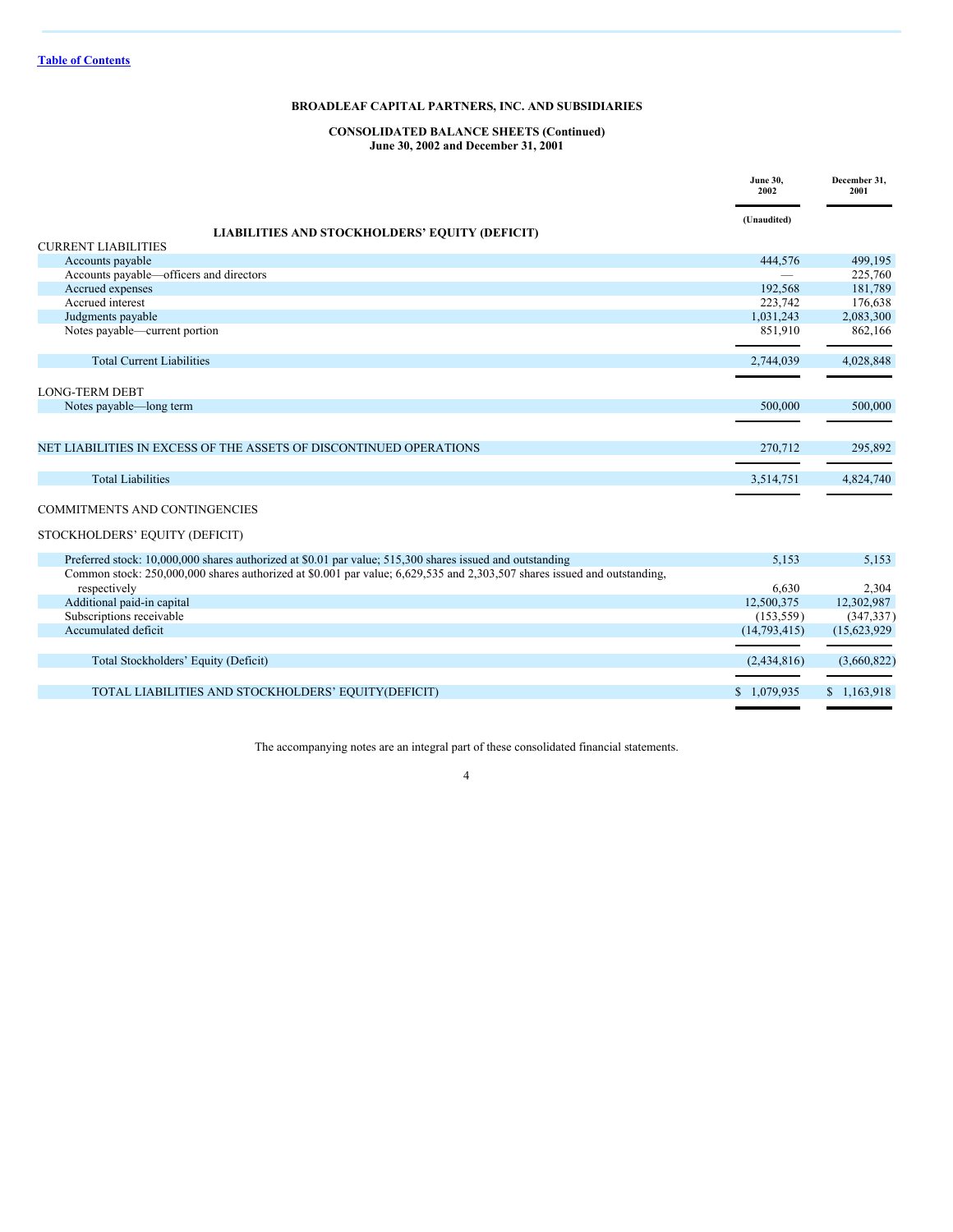## <span id="page-4-0"></span>**SCHEDULE OF INVESTMENTS June 30, 2002 and December 31, 2001**

|                                  |                                | June 30, 2002                                |             |                   |  |
|----------------------------------|--------------------------------|----------------------------------------------|-------------|-------------------|--|
| Company                          | <b>Description of Business</b> | Number of<br><b>Shares Owned</b><br>(or 9/6) | Cost        | <b>Fair Value</b> |  |
|                                  |                                | (Unaudited)                                  |             |                   |  |
| Canyon Shadows                   | Real estate                    | 10%                                          | \$1,131,961 | 991,985(e)        |  |
| IPO/Emerging Growth Company, LLC | Start-up                       | 33%                                          | 100,000     | $-0-(f)$          |  |
| San Diego Soccer Development     | Dormant company                | 1,551,001                                    | 715,905     | $-0-(f)$          |  |
| Other                            |                                | 8,000                                        | 15,962      | $-0-(f)$          |  |
| <b>Bio-Friendly Corporation</b>  | Start-up                       | 437,500                                      | 180,000     | $-0-(f)$          |  |
| Las Vegas Soccer Development     | Start-up                       | 1,020,000                                    | 20,000      | $-0-(f)$          |  |
| Total                            |                                |                                              | \$2,163,828 | \$991,985         |  |
|                                  |                                | December 31, 2001                            |             |                   |  |
| Canyon Shadows                   | Real estate                    | 10%                                          | \$1,131,961 | \$1,038,856(e)    |  |
| IPO/Emerging Growth Company, LLC | Start-up                       | 33%                                          | 100,000     | $-0-(a)$          |  |
| San Diego Soccer Development     | Soccer franchise               | 1,551,001                                    | 715,905     | $-0-(c)$          |  |
| Other                            |                                | 8,000                                        | 15,962      | $-0-(f)$          |  |
| <b>Bio-Friendly Corporation</b>  | Start-up                       | 437,500                                      | 180,000     | $-0-(d)$          |  |
| Las Vegas Soccer Development     | Start-up                       | 1,020,000                                    | 20,000      | $-0-(d)$          |  |
| Total                            |                                |                                              | \$2,163,828 | \$1,038,856       |  |
|                                  |                                |                                              |             |                   |  |

Note—All of the above investments are considered non-income producing securities.

The accompanying notes are an integral part of these consolidated financial statements.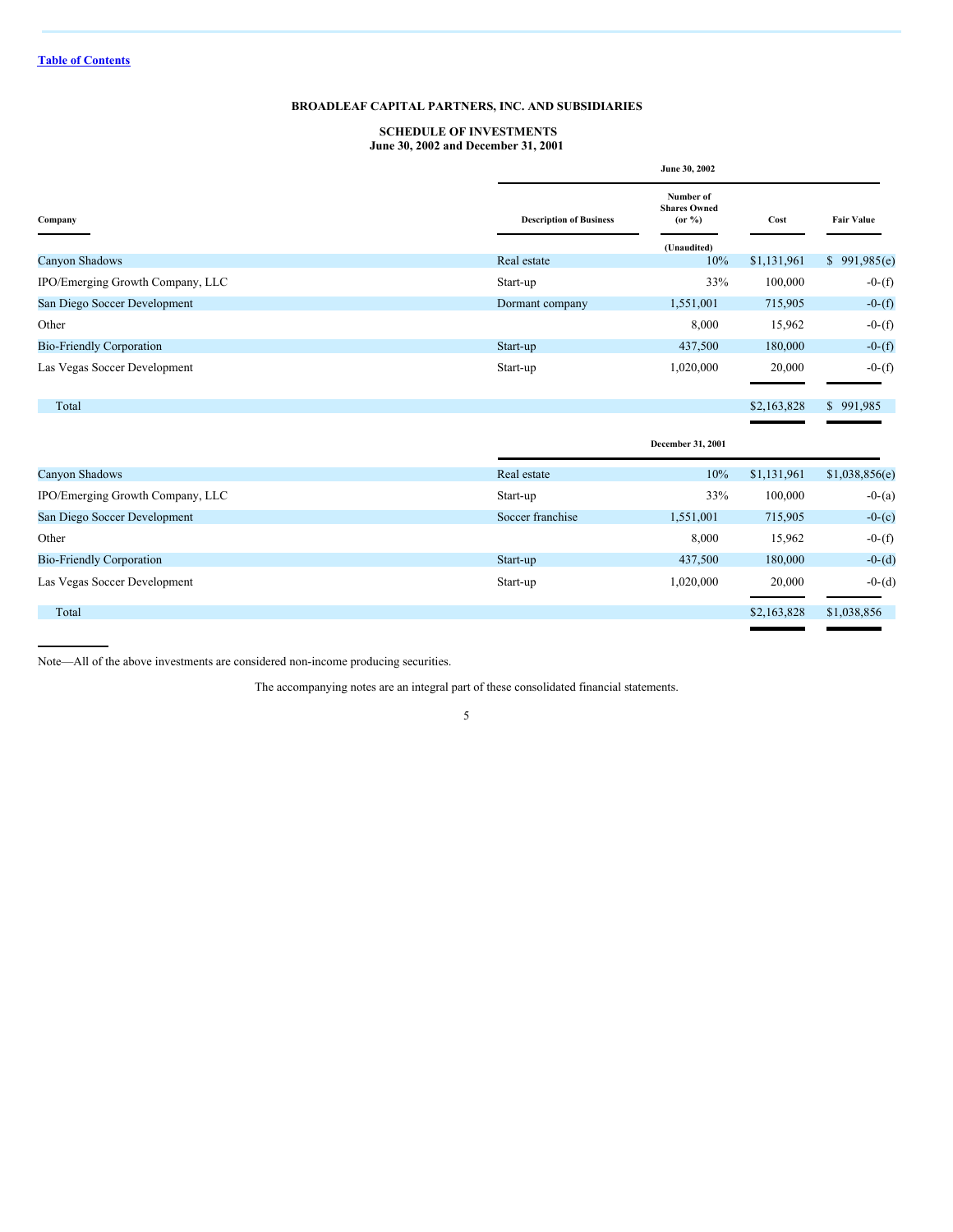#### **SCHEDULE OF INVESTMENTS (Continued) June 30, 2002 and December 31, 2001**

- a) Non-public company, represents ownership in an LLC, fair value is determined in good faith by the Company based on a variety of factors.
- Public market method of valuation based on trading price of stock at year-end.
- c) The fair value of restricted shares is determined in good faith by the Company based on a variety of factors, including recent and historical prices and other recent
- transactions. d) No public market for this security exists—cost method of valuation used.
- 
- e) The Company's board of directors has valued this investment at cost, less cash distributions to the Company from Canyon Shadows.<br>
At December 31, 2001, the Company's board of directors determined that the Company is unl At December 31, 2001, the Company's board of directors determined that the Company is unlikely to recover its investments in these companies, and elected to value the investments at zero. The board maintains the same opinion at June 30, 2002.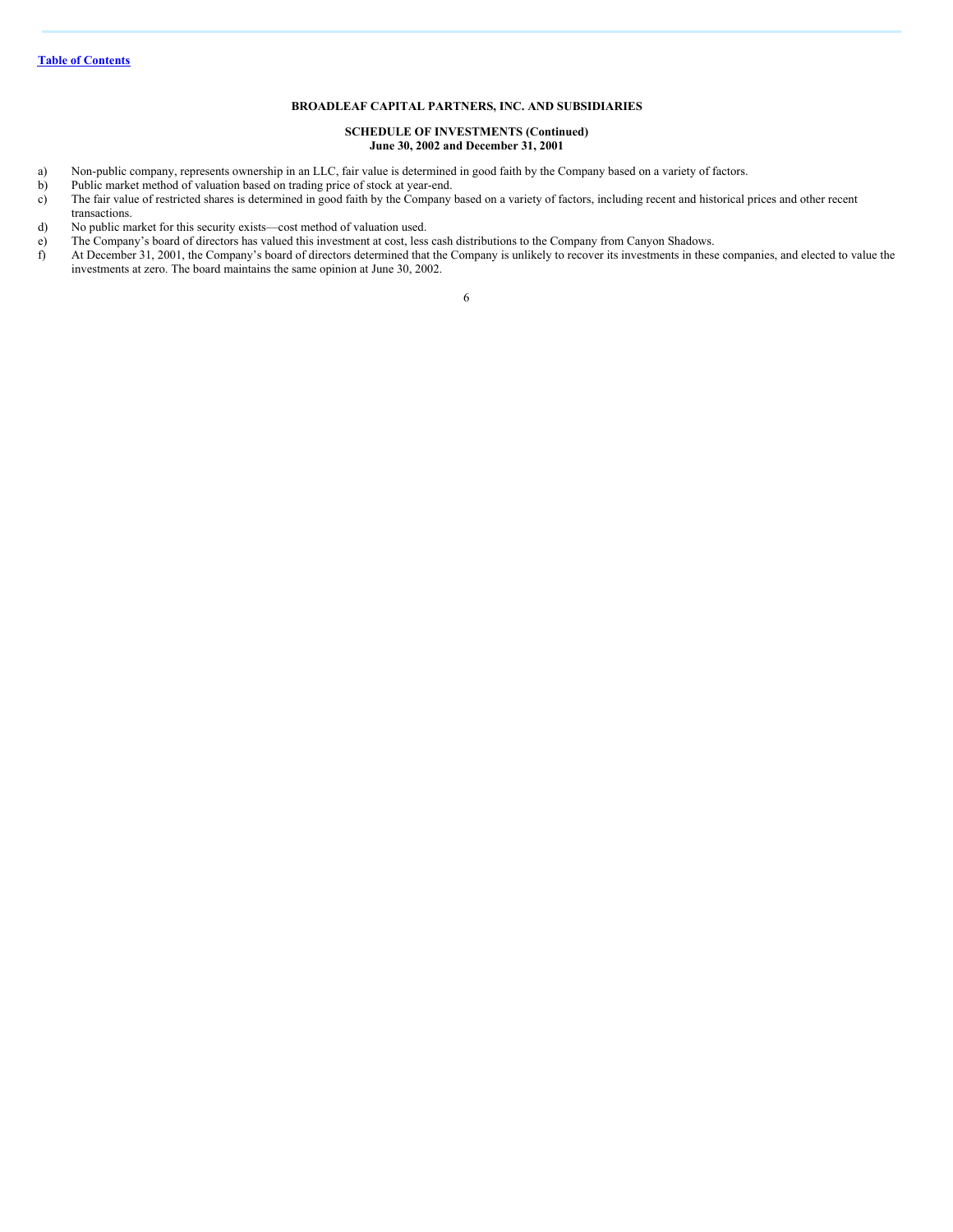## <span id="page-6-0"></span>**CONSOLIDATED STATEMENTS OF OPERATIONS**

|                                                                                            |                                   | For the Six Months Ended<br><b>June 30,</b> |                                          | For the Three Months Ended<br><b>June 30,</b> |  |
|--------------------------------------------------------------------------------------------|-----------------------------------|---------------------------------------------|------------------------------------------|-----------------------------------------------|--|
|                                                                                            | 2002                              | 2001                                        | 2002                                     | 2001                                          |  |
| <b>REVENUES</b>                                                                            |                                   |                                             |                                          |                                               |  |
| Investment banking income                                                                  | $\mathbb{S}$<br>$\qquad \qquad -$ | $\mathbb{S}$                                | $\mathbf{s}$<br>$\overline{\phantom{0}}$ | $\mathbb{S}$                                  |  |
| Development income                                                                         |                                   | 220,713                                     | $\overline{\phantom{0}}$                 | 220,713                                       |  |
| Interest income                                                                            |                                   |                                             | $\qquad \qquad$                          |                                               |  |
| Realized gain on investments                                                               | $\overline{\phantom{a}}$          |                                             | $\overline{\phantom{0}}$                 |                                               |  |
| Other income                                                                               | 6,232                             | 720                                         | 1,267                                    | 720                                           |  |
| <b>Total Revenues</b>                                                                      | 6,232                             | 221,433                                     | 1,267                                    | 221,433                                       |  |
|                                                                                            |                                   |                                             |                                          |                                               |  |
| <b>EXPENSES</b>                                                                            |                                   |                                             |                                          |                                               |  |
| General and administrative                                                                 | 286,219                           | 317,982                                     | 124,805                                  | 121,143                                       |  |
| Bad debt expense                                                                           | $\overline{\phantom{0}}$          | 219,198                                     |                                          | 80,402                                        |  |
| Depreciation and amortization                                                              | 17,280                            | 15,208                                      | 8,641                                    | 3,758                                         |  |
| Loss on disposal of assets                                                                 |                                   |                                             |                                          |                                               |  |
| <b>Total Expenses</b>                                                                      | 303,499                           | 552,388                                     | 133,446                                  | 205,303                                       |  |
| <b>INCOME (LOSS) FROM OPERATIONS</b>                                                       | (297, 267)                        | (330,955)                                   | (132, 179)                               | 16,130                                        |  |
| OTHER INCOME (EXPENSE)                                                                     |                                   |                                             |                                          |                                               |  |
| Interest income                                                                            | $\equiv$                          | 25,429                                      | $\equiv$                                 | 12,788                                        |  |
| Interest expense                                                                           | (82, 151)                         | (63, 947)                                   | (15, 857)                                | (32,983)                                      |  |
| Gain on forgiveness of debt                                                                | 1,184,752                         | $\overline{\phantom{0}}$                    | 1,136,952                                |                                               |  |
| Realized gain (loss) on investment                                                         |                                   | (86)                                        | $\hspace{0.1mm}-\hspace{0.1mm}$          |                                               |  |
| Unrealized gain (loss) on investment                                                       | $\overline{\phantom{0}}$          | (392, 675)                                  | $\qquad \qquad -$                        | (283, 825)                                    |  |
| Total Other Income (expense)                                                               | 1,102,601                         | (431, 279)                                  | 1,121,095                                | (304, 020)                                    |  |
|                                                                                            | 805,334                           |                                             | 988,916                                  | (287, 890)                                    |  |
| NET INCOME (LOSS) FROM CONTINUING OPERATIONS<br>INCOME (LOSS) FROM DISCONTINUED OPERATIONS |                                   | (762, 234)<br>79,525                        |                                          | (102)                                         |  |
|                                                                                            | 25,180                            |                                             | (2, 409)                                 |                                               |  |
| <b>NET INCOME (LOSS)</b>                                                                   | 830,514                           | (682,709)                                   | 986,507                                  | (287,992)                                     |  |
| OTHER COMPREHENSIVE GAIN                                                                   |                                   |                                             |                                          |                                               |  |
| Gain on treasury stock                                                                     |                                   | 1,072                                       |                                          | (440)                                         |  |
| NET COMPREHENSIVE INCOME (LOSS)                                                            | \$ 830,514                        | \$(681, 637)                                | \$986,507                                | \$(288, 432)                                  |  |

The accompanying notes are an integral part of these consolidated financial statements.

j,

 $\blacksquare$ 

j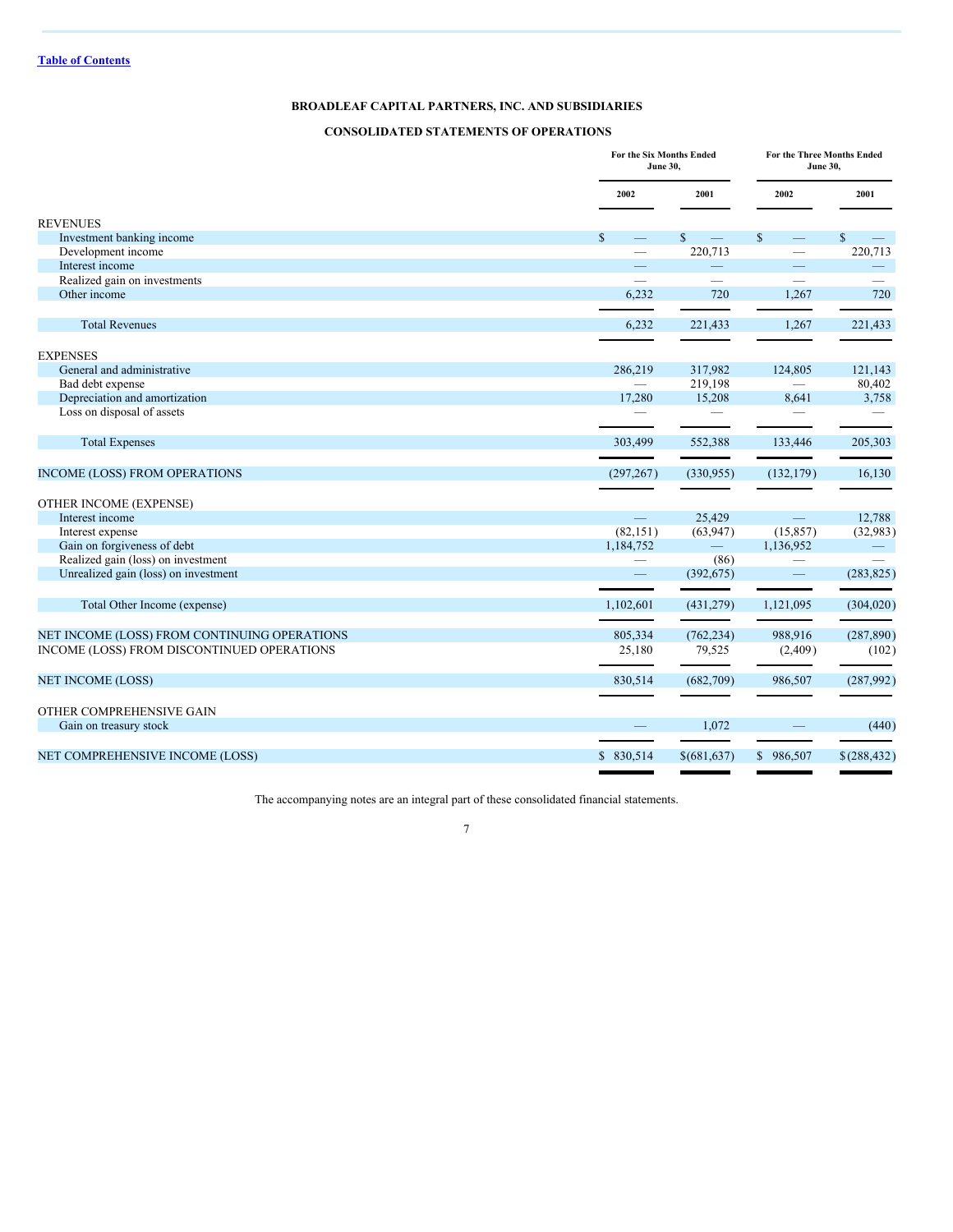## <span id="page-7-0"></span>**CONSOLIDATED STATEMENTS OF CASH FLOWS (Unaudited)**

|                                                                             |                          | For the Six Months Ended<br><b>June 30,</b> |  |
|-----------------------------------------------------------------------------|--------------------------|---------------------------------------------|--|
|                                                                             | 2002                     | 2001                                        |  |
| CASH FLOWS FROM OPERATING ACTIVITIES                                        |                          |                                             |  |
| Net income (loss) from continuing operations                                | \$805.334                | \$(762, 234)                                |  |
| Adjustments to reconcile net loss to net cash used by operating activities: |                          |                                             |  |
| Depreciation and amortization                                               | 17,280                   | 15,208                                      |  |
| Bad debt expense                                                            | $\overline{\phantom{0}}$ | 219,198                                     |  |
| Loss on investment                                                          |                          | 392,761                                     |  |
| Gain on forgiveness of debt                                                 | (1, 184, 752)            |                                             |  |
| Discontinued operations:                                                    |                          |                                             |  |
| Net income (loss)                                                           | (4,820)                  | 79,525                                      |  |
| Depreciation and amortization                                               |                          | 12,512                                      |  |
| Loss on disposal of assets                                                  |                          | $\overline{\phantom{0}}$                    |  |
| Gain on forgiveness of debt                                                 | 30,000                   | $\overline{\phantom{0}}$                    |  |
| Changes in operating assets and liabilities:                                |                          |                                             |  |
| (Increase) decrease in accounts and notes receivable                        | 24,855                   | (325, 816)                                  |  |
| (Increase) decrease in notes receivable-related party                       | (5, 437)                 | (18, 124)                                   |  |
| (Increase) decrease in other assets                                         | 169                      | 639                                         |  |
| Increase (decrease) in accounts payable                                     | (54, 619)                | (44, 410)                                   |  |
| Increase (decrease) in other liabilities                                    | (97, 673)                | (134, 315)                                  |  |
| Increase (decrease) in discontinued operation, net liabilities              | (25, 180)                | (74, 296)                                   |  |
| Net Cash Used in Operating Activities                                       | (494, 843)               | (639, 352)                                  |  |
| CASH FLOWS FROM INVESTING ACTIVITIES                                        |                          |                                             |  |
| Receipt of cash distributions on investment                                 | 46,871                   |                                             |  |
| Purchase of property and equipment                                          |                          | (2, 410)                                    |  |
|                                                                             |                          |                                             |  |
| Net Cash Used in Investing Activities                                       | 46.871                   | (2, 410)                                    |  |
| CASH FLOWS FROM FINANCING ACTIVITIES                                        |                          |                                             |  |
| Proceeds from long-term borrowings                                          | 195,000                  | 384,750                                     |  |
| Payment on long-term borrowings                                             | (4,167)                  |                                             |  |
| Receipt of subscription receivable                                          | 210,568                  | 10,000                                      |  |
| Stock issued for cash                                                       | 46,327                   | 244,499                                     |  |
| Net Cash Provided by Financing Activities                                   | 447,728                  | 639,249                                     |  |
| <b>NET DECREASE IN CASH</b>                                                 | (244)                    | (2,513)                                     |  |
| CASH, BEGINNING OF PERIOD                                                   | 764                      | 2,513                                       |  |
| <b>CASH, END OF PERIOD</b>                                                  | $\mathbf{s}$<br>520      | $\mathbb{S}$                                |  |
|                                                                             |                          |                                             |  |

The accompanying notes are an integral part of these consolidated financial statements.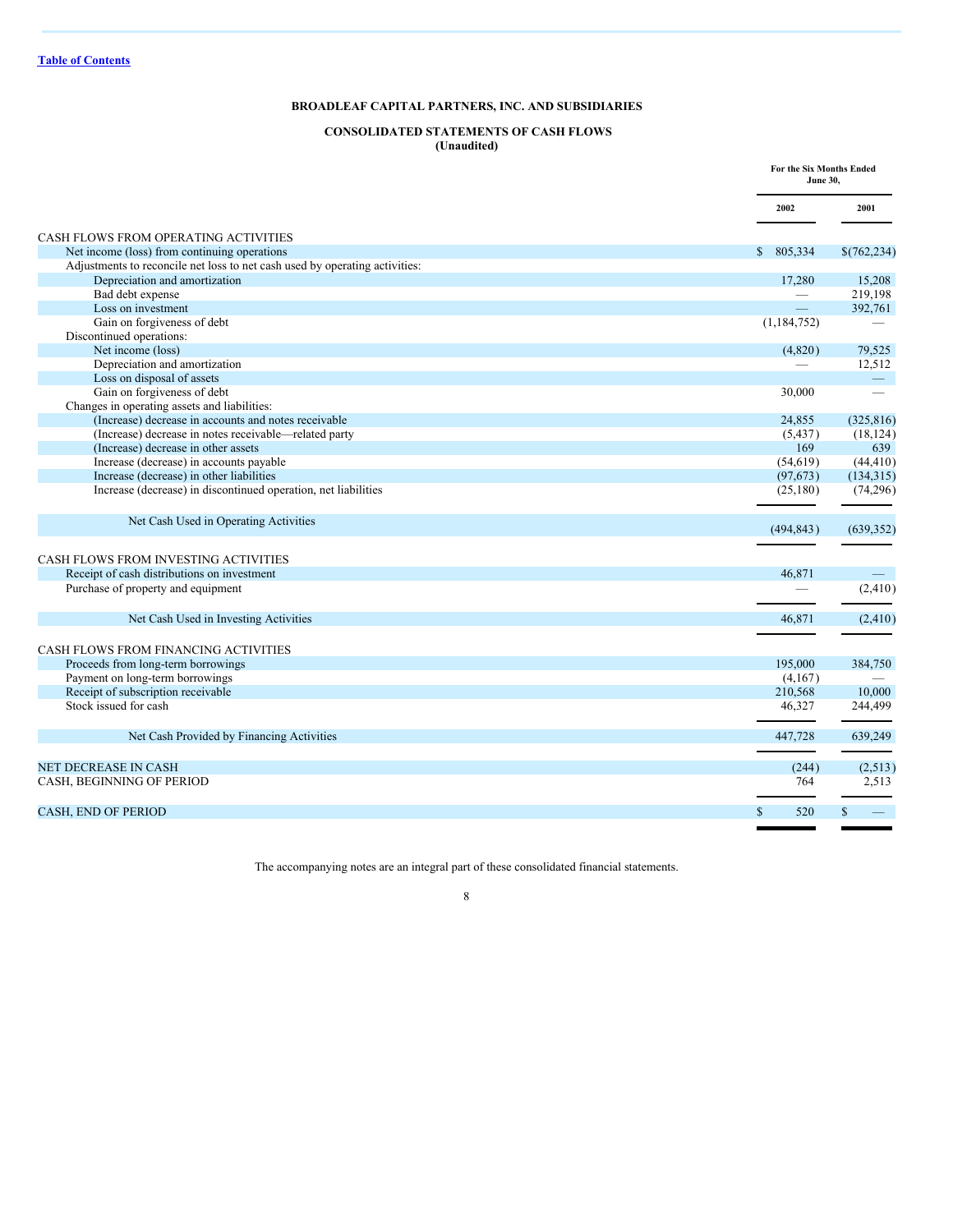#### **CONSOLIDATED STATEMENTS OF CASH FLOWS (Continued) June 30, 2002 and 2001 (Unaudited)**

|                                                              | For the Six Months<br>Ended June 30,  |
|--------------------------------------------------------------|---------------------------------------|
|                                                              | 2001<br>2002                          |
| SUPPLEMENTAL DISCLOSURE OF CASH FLOW INFORMATION             |                                       |
| Interest paid                                                | 156<br>-S<br>$\overline{\phantom{m}}$ |
| Income taxes paid                                            | $\qquad \qquad$                       |
| SUPPLEMENTAL DISCLOSURE OF NON-CASH ACTIVITIES               |                                       |
| Common stock issued in conversion of debentures and interest | \$143,581 \$246,866                   |
|                                                              |                                       |

The accompanying notes are an integral part of these consolidated financial statements.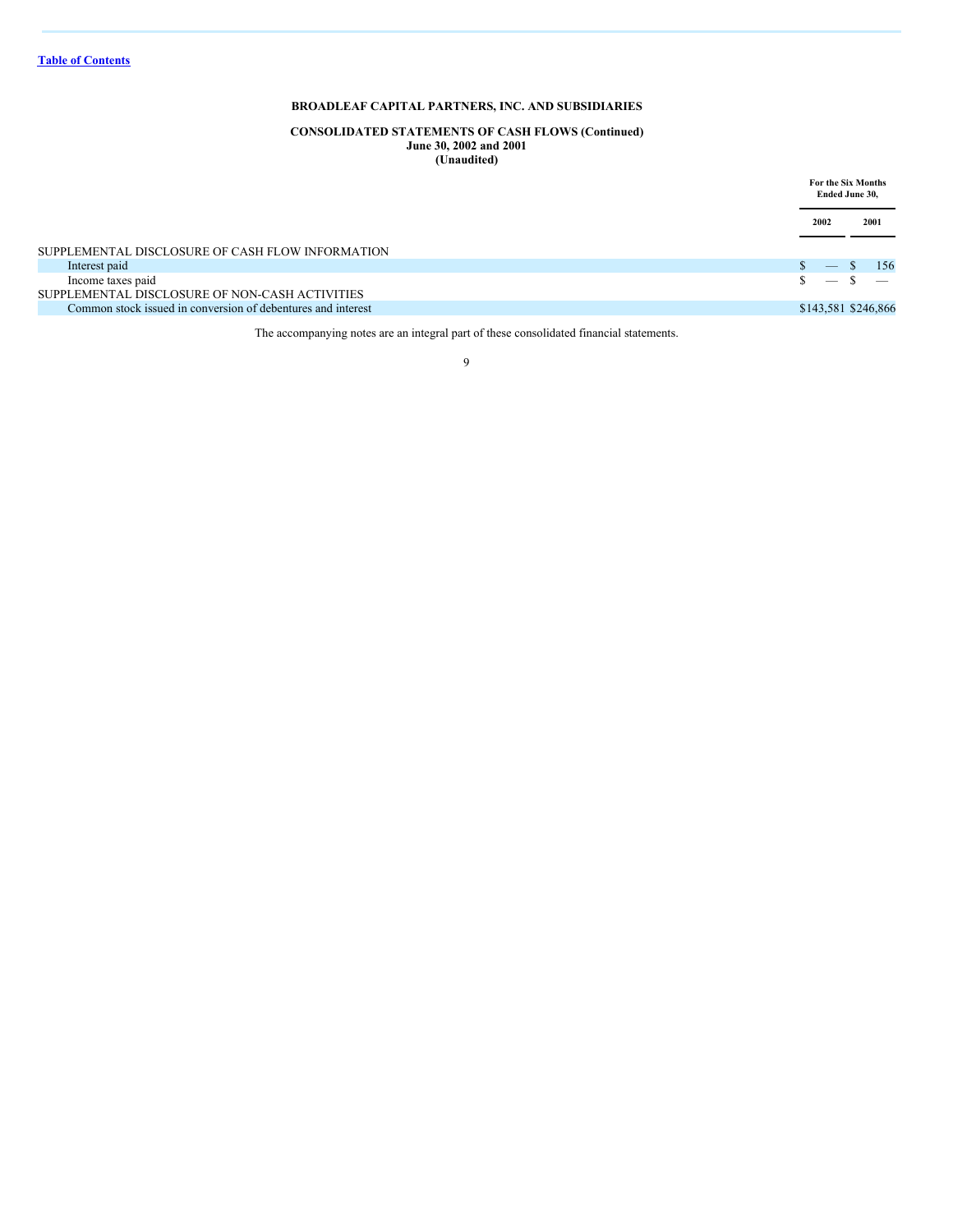#### <span id="page-9-0"></span>**NOTES TO THE CONSOLIDATED FINANCIAL STATEMENTS June 30, 2002 and 2001**

#### **NOTE 1—BASIS OF FINANCIAL STATEMENT PRESENTATION**

The accompanying unaudited condensed financial statements have been prepared by the Company pursuant to the rules and regulations of the Securities and Exchange Commission. Certain information and footnote disclosures normally included in financial statements prepared in accordance with generally accepted accounting principles have been condensed or omitted in accordance with such rules and regulations. The information furnished in the interim condensed financial statements include normal recurring adjustments and reflects all adjustments, which, in the opinion of management, are necessary for a fair presentation of such financial statements. Although management believes the disclosures and information presented are adequate to make the information not misleading, it is suggested that these interim condensed financial statements be read in conjunction with the Company's most recent audited financial statements and notes thereto included in its December 31, 2001 Annual Report on Form 10-KSB. Operating results for the six months ended June 30, 2002 are not necessarily indicative of the results that may be expected for the year ending December 31, 2002.

#### **NOTE 2—GOING CONCERN**

As reported in the consolidated financial statements, the Company has an accumulated deficit of approximately \$14,800,000 as of June 30, 2002. The Company also has certain debts that are in default at June 30, 2002. The Company's stockholders' deficit at June 30, 2002 was \$2,434,816, and its current liabilities exceeded its current assets by \$2,738,083.

These factors create uncertainty about the Company's ability to continue as a going concern. The ability of the Company to continue as a going concern is dependent on the Company obtaining adequate capital to fund operating losses until it becomes profitable. If the Company is unable to obtain adequate capital it could be forced to cease operations.

In order to continue as a going concern, develop and generate revenues and achieve a profitable level of operations, the Company will need, among other things, additional capital resources. Management's plans to obtain such resources for the Company include (1) raising additional capital through sales of common stock, (2) converting promissory notes into common stock and (3) entering into acquisition agreements with profitable entities with significant operations. In addition, management is continually seeking to streamline its operations and expand the business through a variety of industries, including real estate and financial management. However, management cannot provide any assurances that the Company will be successful in accomplishing any of its plans. The accompanying financial statements do not include any adjustments that might be necessary if the Company is unable to continue as a going concern.

#### **NOTE 3—MATERIAL EVENTS**

In March 2002, the shareholders of the Company approved changing the name of the Company to Broadleaf Capital Partners, Inc. and changing the state of domicile from Colorado to Nevada. In addition, the shareholders approved a reverse stock split of 100 to 1.

During the period ended June 30, 2002, the Company issued 3,115,903 shares of common stock to convert debt at conversion rates of \$0.03 to \$0.25 per share in accordance with provisions of convertible debenture agreements During the same period, the Company issued 1,210,124 shares of common stock for cash and subscriptions receivable at prices of \$0.03 to \$0.20 per share.

Subsequent to June 30, 2002, the Company issued 1,533,333 shares of common stock for cash and to convert debt.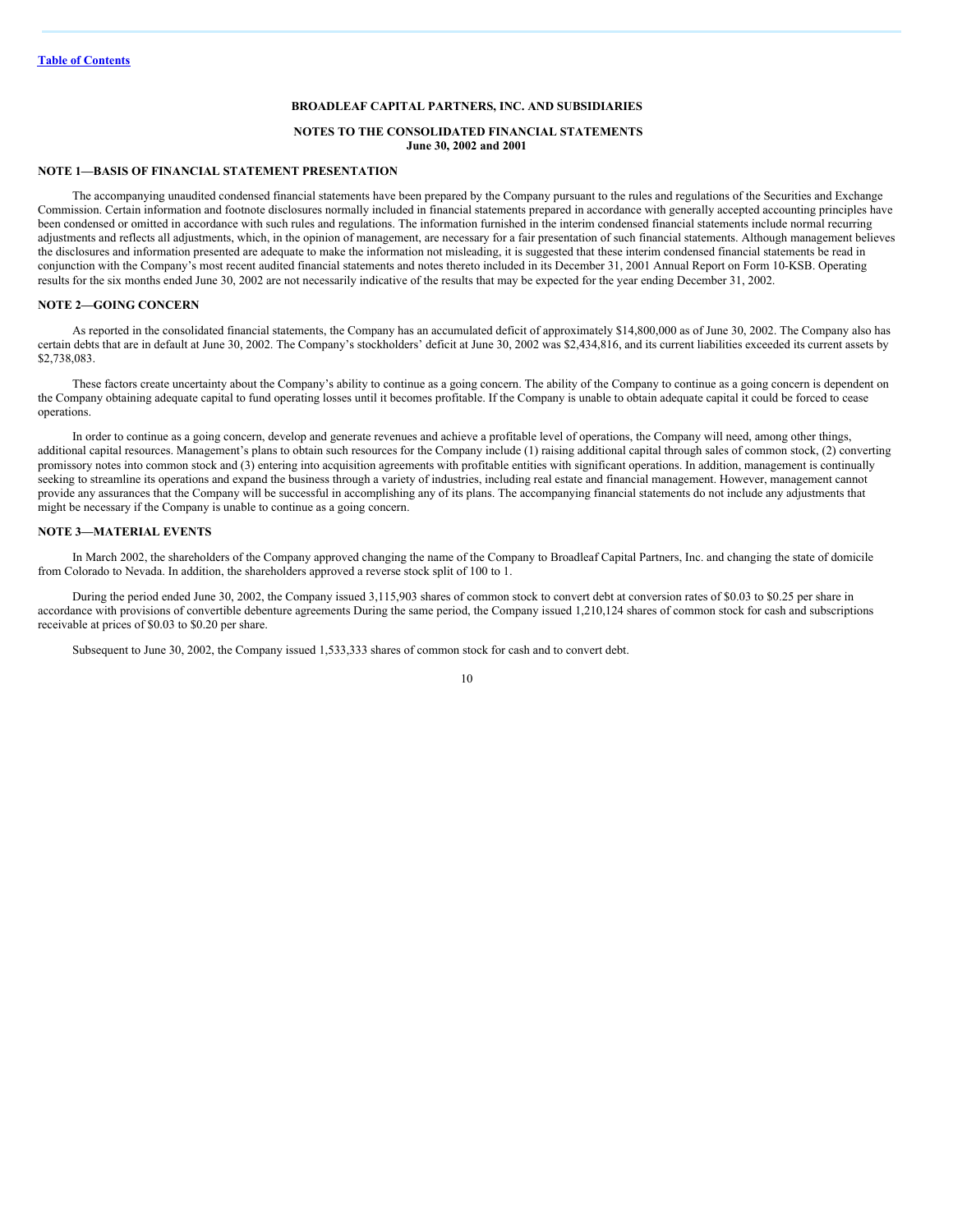**NOTES TO THE CONSOLIDATED FINANCIAL STATEMENTS June 30, 2002 and 2001**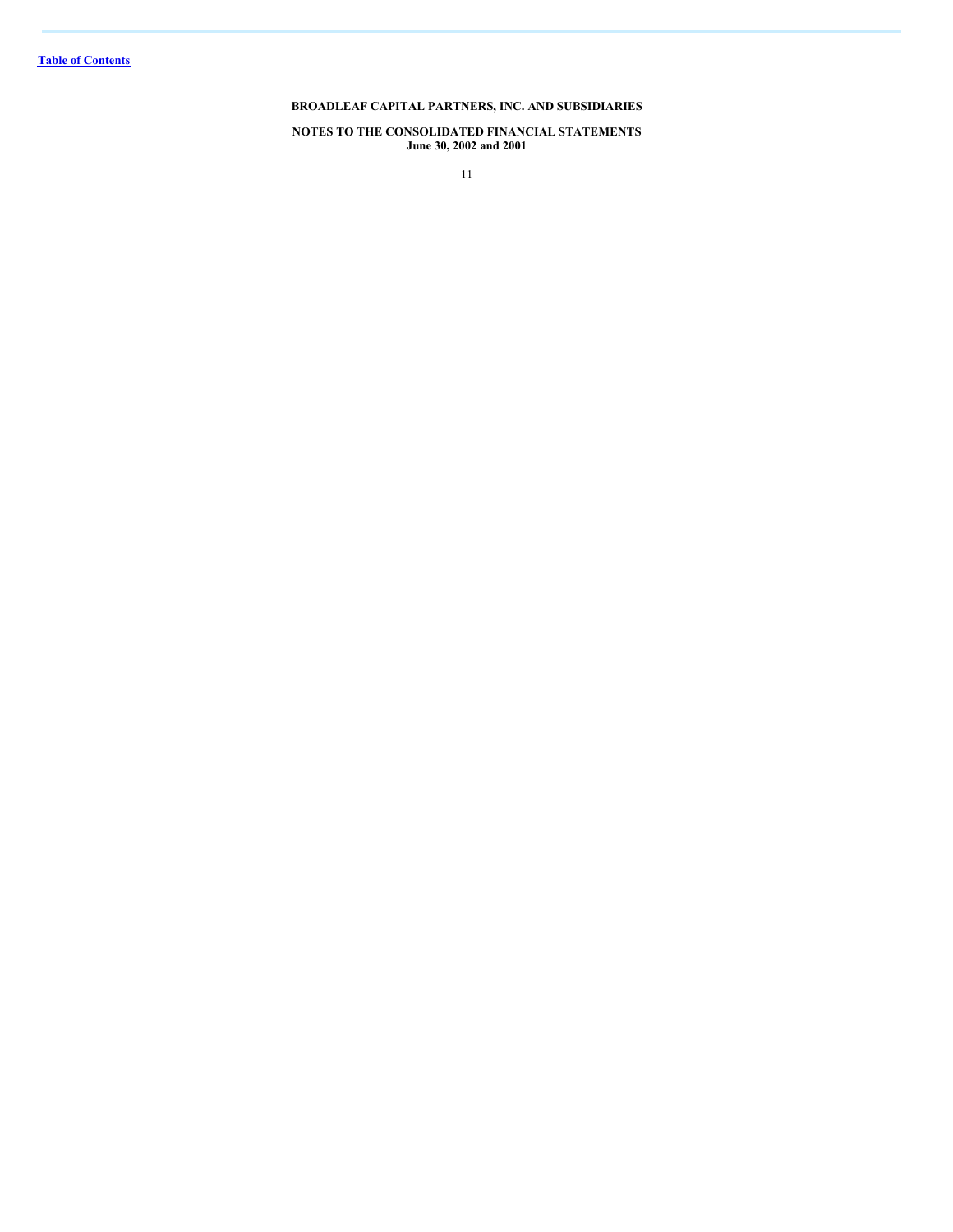#### <span id="page-11-0"></span>**Item 2.** *Management Discussion and Analysis of Financial Condition and Results of Operations*

This Form 10-QSB contains forward looking statements within the meaning of section 27A of the Securities Act of 1933 and section 21E of the Securities Exchange Act of 1934. The Company's actual results could differ materially from those set forth in the forward looking statements.

#### **MANAGEMENT DISCUSSION**

Broadleaf Capital Partners, Inc. (Company) is a venture capital fund that makes direct investments in and provides management services to businesses that have at least a one-year operating history, the original founding management, with minimum annual revenues of \$1.5 million. The Company intends to expand on its investment strategy and portfolio through the internal development of its present operations and other business opportunities, as well as the acquisition of additional business ventures. The Company has in the past, and may again in the future, raise capital specifically for the purpose of maintaining operations and making an investment that the Company believes is attractive.

## **ANALYSIS OF FINANCIAL CONDITION**

The second quarter of 2002 marked the continuance of assessing and consolidating the Company's previous investments and operations.

#### **Results of Operations—Three months ended June 30, 2002, compared to the three months ended June 30, 2001.**

**Revenues.** Revenues for the three months ended June 30, 2002 decreased by \$220,166 or 99% to \$1,267 from \$221,433 for the three months ended June 30, 2001. This decrease was due to the return of assets being allocated to the balance sheet rather than the income statement.

**Expenses.** Expenses for the three months ended June 30, 2002 decreased by \$71,857 or 35% to \$133,446 from \$205,303 for the three months ended June 30, 2001. General and administrative expenses for the three months ended June 30, 2002 increased by \$3,662 or 3% to \$124,805 from \$121,143.

#### **Results of Operations—Six months ended June 30, 2002, compared to the six months ended June 30, 2001.**

**Revenues.** Revenues for the six months ended June 30, 2002 decreased by \$215,201 or 98% to \$6,232 from \$221,433 for the six months ended June 30, 2001. This decrease was due to the return of assets being allocated to the balance sheet rather than the income statement.

Expenses. Total expenses for the six months ended June 30, 2002, decreased by \$248,889 or 45% to \$303,499 from \$552,388 for the six months ended June 30, 2001. General and administrative expenses for the six months ended June 30, 2002, decreased by \$31,763 or 10% to \$286,219 from \$317,982 for the six months ended June 30, 2001. This decrease resulted from reduced administrative and operating costs.

#### **Changes in Financial Condition, Liquidity and Capital Resource.**

For the six months ended June 30, 2002, the Company funded its operations and capital requirements partially with its own working capital and partially with proceeds from stock offerings. As of June 30, 2002, the Company had cash of \$520.

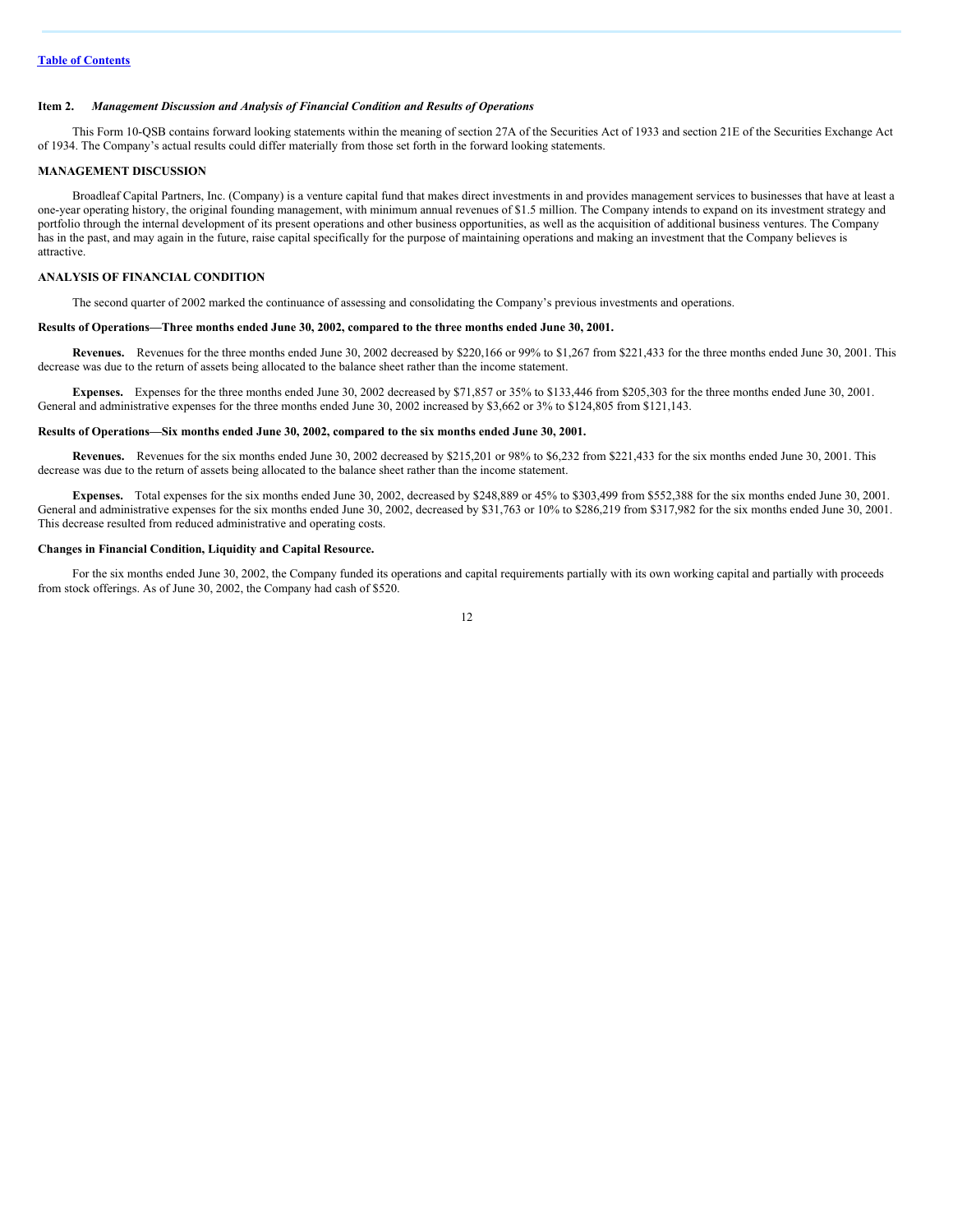#### <span id="page-12-0"></span>**SIGNATURES**

Pursuant to the requirements of the Securities Exchange Act of 1934, the registrant has duly caused this report to be signed on its behalf by the undersigned thereunto duly authorized.

BROADLEAF CAPITAL PARTNERS, INC.

/s/ ROBERT A. BRANER

**Robert A. Braner Interim President**

/s/ LISA L. MARTINEZ

**Lisa L. Martinez Corporate Secretary**

Date: August 19, 2002

13

Date: August 19, 2002